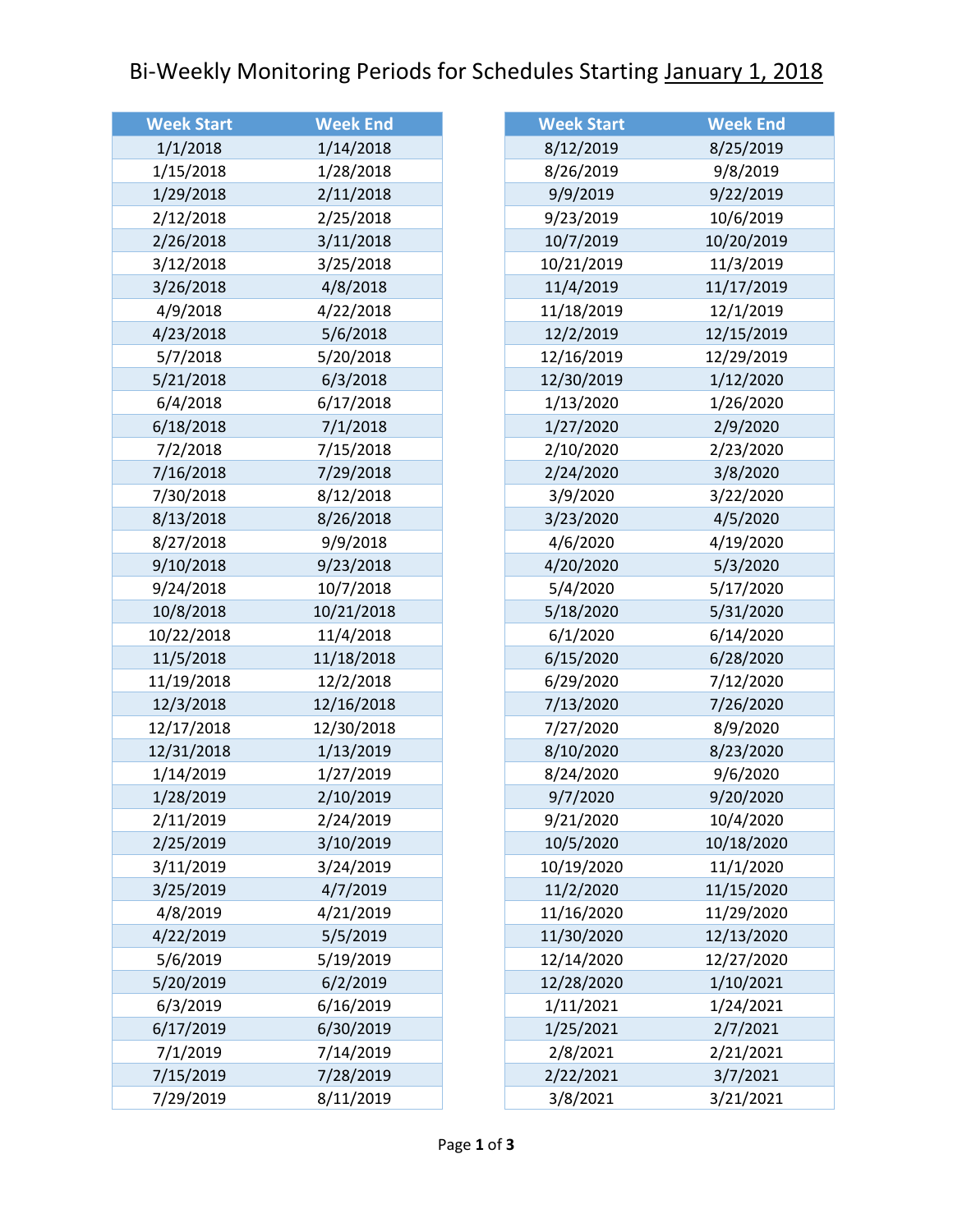## Bi-Weekly Monitoring Periods for Schedules Starting January 1, 2018

| <b>Week Start</b> | <b>Week End</b> |
|-------------------|-----------------|
| 3/22/2021         | 4/4/2021        |
| 4/5/2021          | 4/18/2021       |
| 4/19/2021         | 5/2/2021        |
| 5/3/2021          | 5/16/2021       |
| 5/17/2021         | 5/30/2021       |
| 5/31/2021         | 6/13/2021       |
| 6/14/2021         | 6/27/2021       |
| 6/28/2021         | 7/11/2021       |
| 7/12/2021         | 7/25/2021       |
| 7/26/2021         | 8/8/2021        |
| 8/9/2021          | 8/22/2021       |
| 8/23/2021         | 9/5/2021        |
| 9/6/2021          | 9/19/2021       |
| 9/20/2021         | 10/3/2021       |
| 10/4/2021         | 10/17/2021      |
| 10/18/2021        | 10/31/2021      |
| 11/1/2021         | 11/14/2021      |
| 11/15/2021        | 11/28/2021      |
| 11/29/2021        | 12/12/2021      |
| 12/13/2021        | 12/26/2021      |
| 12/27/2021        | 1/9/2022        |
| 1/10/2022         | 1/23/2022       |
| 1/24/2022         | 2/6/2022        |
| 2/7/2022          | 2/20/2022       |
| 2/21/2022         | 3/6/2022        |
| 3/7/2022          | 3/20/2022       |
| 3/21/2022         | 4/3/2022        |
| 4/4/2022          | 4/17/2022       |
| 4/18/2022         | 5/1/2022        |
| 5/2/2022          | 5/15/2022       |
| 5/16/2022         | 5/29/2022       |
| 5/30/2022         | 6/12/2022       |
| 6/13/2022         | 6/26/2022       |
| 6/27/2022         | 7/10/2022       |
| 7/11/2022         | 7/24/2022       |
| 7/25/2022         | 8/7/2022        |
| 8/8/2022          | 8/21/2022       |
| 8/22/2022         | 9/4/2022        |
| 9/5/2022          | 9/18/2022       |
| 9/19/2022         | 10/2/2022       |
| 10/3/2022         | 10/16/2022      |
| 10/17/2022        | 10/30/2022      |

| <b>Week Start</b> | <b>Week End</b> |
|-------------------|-----------------|
| 10/31/2022        | 11/13/2022      |
| 11/14/2022        | 11/27/2022      |
| 11/28/2022        | 12/11/2022      |
| 12/12/2022        | 12/25/2022      |
| 12/26/2022        | 1/8/2023        |
| 1/9/2023          | 1/22/2023       |
| 1/23/2023         | 2/5/2023        |
| 2/6/2023          | 2/19/2023       |
| 2/20/2023         | 3/5/2023        |
| 3/6/2023          | 3/19/2023       |
| 3/20/2023         | 4/2/2023        |
| 4/3/2023          | 4/16/2023       |
| 4/17/2023         | 4/30/2023       |
| 5/1/2023          | 5/14/2023       |
| 5/15/2023         | 5/28/2023       |
| 5/29/2023         | 6/11/2023       |
| 6/12/2023         | 6/25/2023       |
| 6/26/2023         | 7/9/2023        |
| 7/10/2023         | 7/23/2023       |
| 7/24/2023         | 8/6/2023        |
| 8/7/2023          | 8/20/2023       |
| 8/21/2023         | 9/3/2023        |
| 9/4/2023          | 9/17/2023       |
| 9/18/2023         | 10/1/2023       |
| 10/2/2023         | 10/15/2023      |
| 10/16/2023        | 10/29/2023      |
| 10/30/2023        | 11/12/2023      |
| 11/13/2023        | 11/26/2023      |
| 11/27/2023        | 12/10/2023      |
| 12/11/2023        | 12/24/2023      |
| 12/25/2023        | 1/7/2024        |
| 1/8/2024          | 1/21/2024       |
| 1/22/2024         | 2/4/2024        |
| 2/5/2024          | 2/18/2024       |
| 2/19/2024         | 3/3/2024        |
| 3/4/2024          | 3/17/2024       |
| 3/18/2024         | 3/31/2024       |
| 4/1/2024          | 4/14/2024       |
| 4/15/2024         | 4/28/2024       |
| 4/29/2024         | 5/12/2024       |
| 5/13/2024         | 5/26/2024       |
| 5/27/2024         | 6/9/2024        |